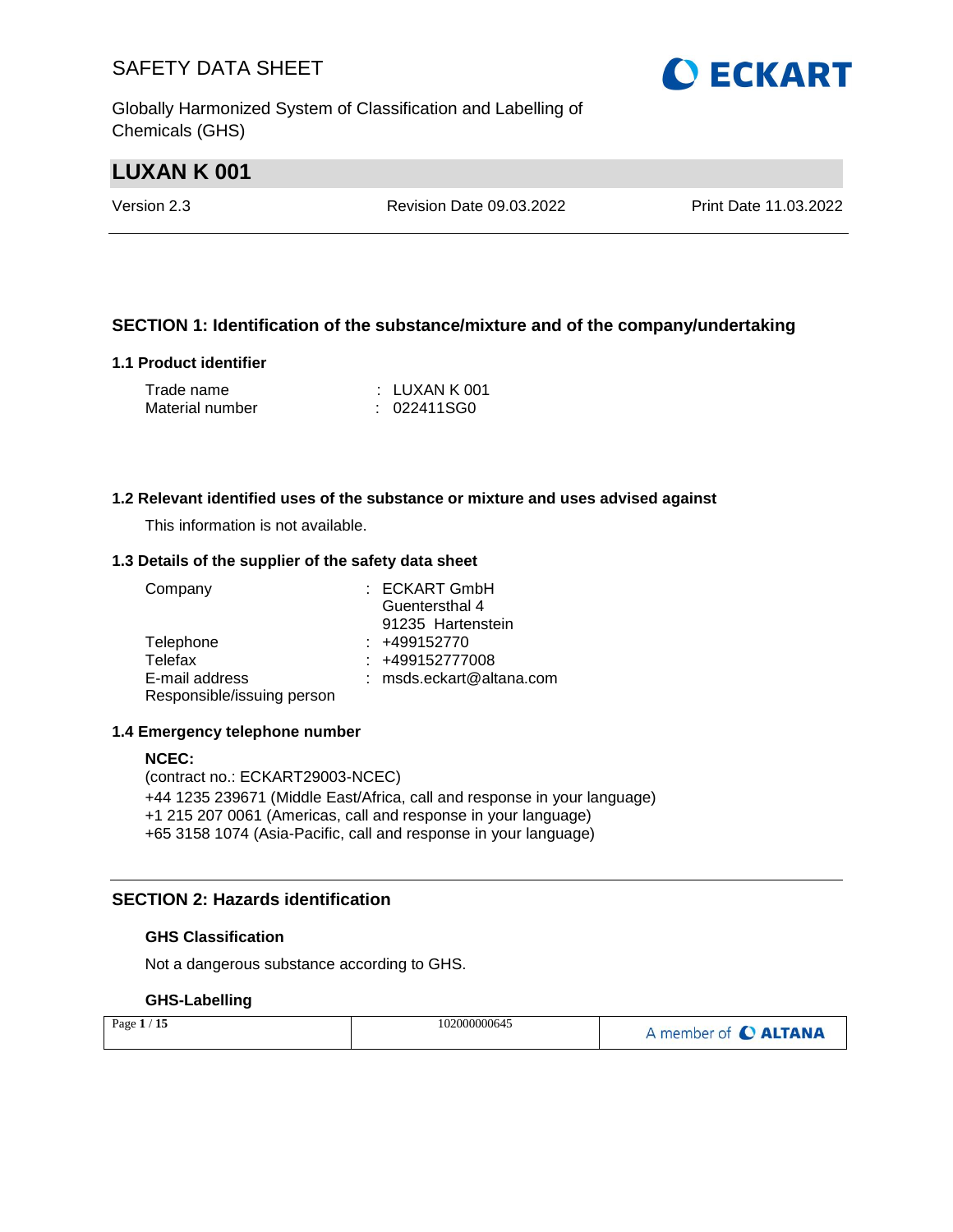Globally Harmonized System of Classification and Labelling of Chemicals (GHS)



## **LUXAN K 001**

Version 2.3 Revision Date 09.03.2022 Print Date 11.03.2022

Not a hazardous substance or mixture according to the Globally Harmonised System (GHS).

**Hazardous components which must be listed on the label**

### **SECTION 3: Composition/information on ingredients**

Substance No. **:** :

#### **Hazardous components**

| Chemical name    | CAS-No.<br>EINECS-No.   | <b>Classification and</b><br>l labelling | Concentration[%] |
|------------------|-------------------------|------------------------------------------|------------------|
| titanium dioxide | 13463-67-7<br>236-675-5 | Acute Tox.:5:H333                        | $1 - 10$         |

For the full text of the H-Statements mentioned in this Section, see Section 16.

## **SECTION 4: First aid measures**

#### **4.1 Description of first aid measures**

| General advice          | : Do not leave the victim unattended.                                                                                                 |  |
|-------------------------|---------------------------------------------------------------------------------------------------------------------------------------|--|
| If inhaled              | If unconscious, place in recovery position and seek medical<br>advice.<br>If symptoms persist, call a physician.                      |  |
| In case of skin contact | : Wash off with soap and water.                                                                                                       |  |
| In case of eye contact  | : Remove contact lenses.<br>If eye irritation persists, consult a specialist.                                                         |  |
| If swallowed            | : Keep respiratory tract clear.<br>Do not give milk or alcoholic beverages.<br>Never give anything by mouth to an unconscious person. |  |
| Page 2 / 15             | 102000000645<br>A member of <b>C ALTANA</b>                                                                                           |  |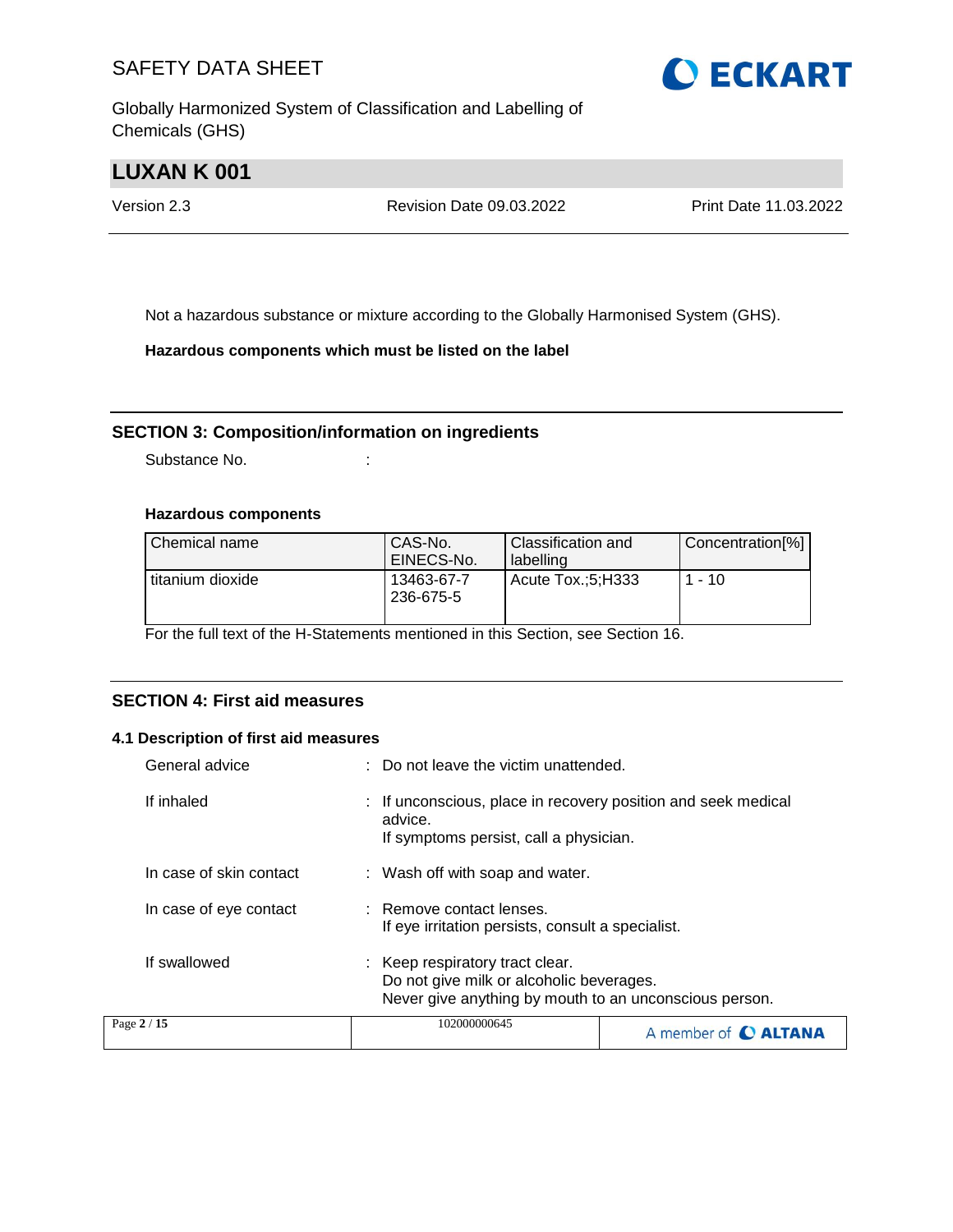Globally Harmonized System of Classification and Labelling of Chemicals (GHS)

## **LUXAN K 001**

Version 2.3 Revision Date 09.03.2022 Print Date 11.03.2022

If symptoms persist, call a physician.

## **4.2 Most important symptoms and effects, both acute and delayed**

This information is not available.

### **4.3 Indication of any immediate medical attention and special treatment needed**

This information is not available.

## **SECTION 5: Firefighting measures**

#### **5.1 Extinguishing media**

Suitable extinguishing media : Foam, Carbon dioxide (CO2), ABC powder

### **5.2 Special hazards arising from the substance or mixture**

This information is not available.

### **5.3 Advice for firefighters**

| Special protective equipment<br>for firefighters | ÷ | Wear self-contained breathing apparatus for firefighting if<br>necessary.                                                                              |
|--------------------------------------------------|---|--------------------------------------------------------------------------------------------------------------------------------------------------------|
| Further information                              |   | : Standard procedure for chemical fires. Use extinguishing<br>measures that are appropriate to local circumstances and the<br>surrounding environment. |

### **SECTION 6: Accidental release measures**

#### **6.1 Personal precautions, protective equipment and emergency procedures**

Personal precautions : Avoid dust formation.

#### **6.2 Environmental precautions**

| Environmental precautions | No special environmental precautions required. |                      |
|---------------------------|------------------------------------------------|----------------------|
| Page $3/15$               | 102000000645                                   | A member of C ALTANA |

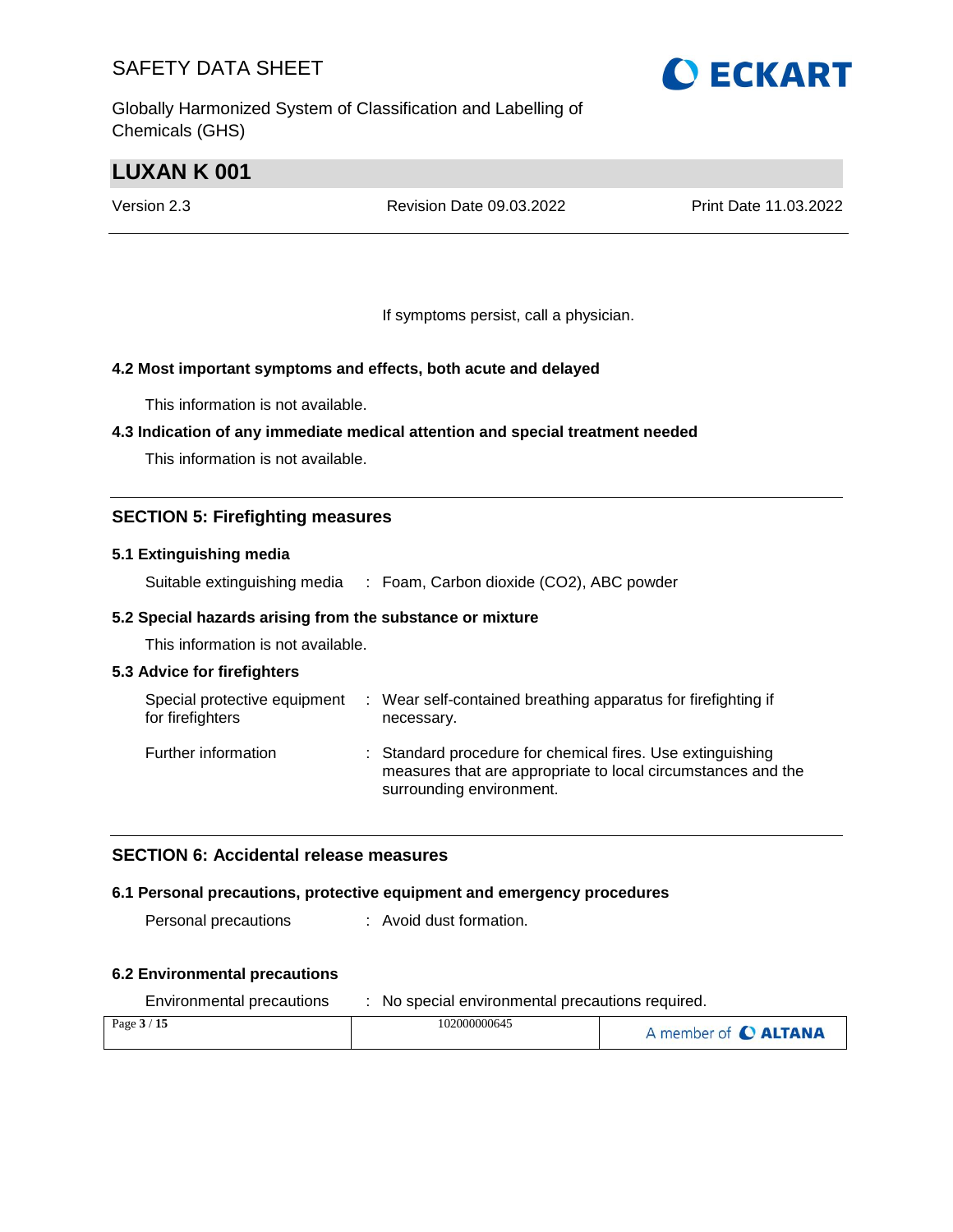Globally Harmonized System of Classification and Labelling of Chemicals (GHS)

## **LUXAN K 001**

| Version 2.3 | Revision Date 09.03.2022 | Print Date 11.03.2022 |
|-------------|--------------------------|-----------------------|
|             |                          |                       |

### **6.3 Methods and materials for containment and cleaning up**

| Methods for cleaning up | : Pick up and arrange disposal without creating dust. |
|-------------------------|-------------------------------------------------------|
|                         | Sweep up and shovel.                                  |
|                         | Keep in suitable, closed containers for disposal.     |

#### **6.4 Reference to other sections**

This information is not available.

## **SECTION 7: Handling and storage**

### **7.1 Precautions for safe handling**

| Advice on safe handling                            | : For personal protection see section 8. Smoking, eating and<br>drinking should be prohibited in the application area. |
|----------------------------------------------------|------------------------------------------------------------------------------------------------------------------------|
| Advice on protection against<br>fire and explosion | : Provide appropriate exhaust ventilation at places where dust<br>is formed.                                           |
| Hygiene measures                                   | : General industrial hygiene practice.                                                                                 |

#### **7.2 Conditions for safe storage, including any incompatibilities**

| Requirements for storage<br>areas and containers | : Electrical installations / working materials must comply with<br>the technological safety standards. |
|--------------------------------------------------|--------------------------------------------------------------------------------------------------------|
| Advice on common storage                         | : No materials to be especially mentioned.                                                             |
| Other data                                       | : Keep in a dry place. No decomposition if stored and applied<br>as directed.                          |

### **7.3 Specific end use(s)**

This information is not available.

| Page $4/15$ | 102000000645 | A member of C ALTANA |
|-------------|--------------|----------------------|
|             |              |                      |

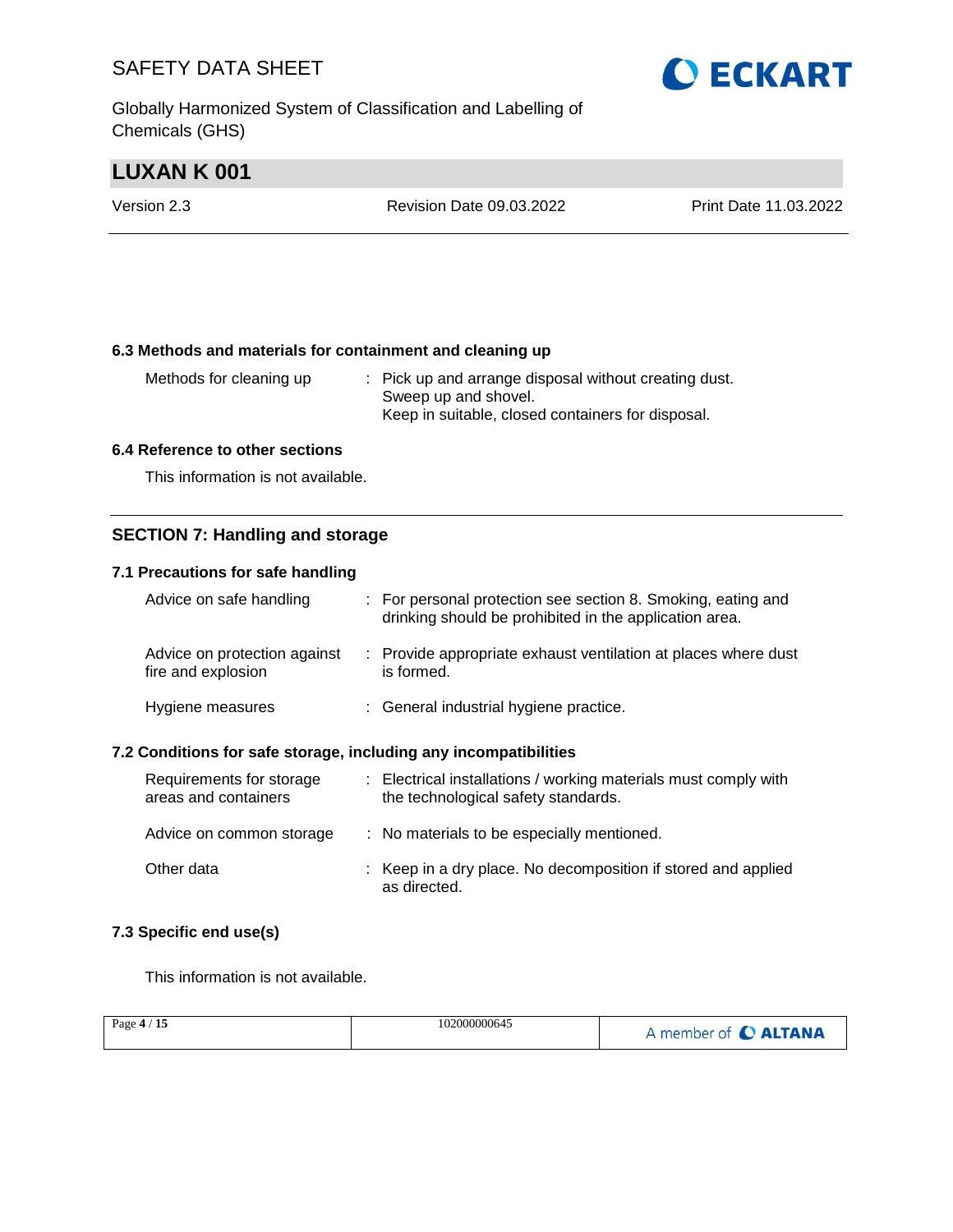Globally Harmonized System of Classification and Labelling of Chemicals (GHS)

## **LUXAN K 001**

Version 2.3 Revision Date 09.03.2022 Print Date 11.03.2022

## **SECTION 8: Exposure controls/personal protection**

### **8.1 Control parameters**

## **Germany:**

| Components            | CAS-No.                     | Value type<br>(Form of<br>exposure)                                                                                                                                                                   | Control<br>parameters                                     | Update     | <b>Basis</b> |
|-----------------------|-----------------------------|-------------------------------------------------------------------------------------------------------------------------------------------------------------------------------------------------------|-----------------------------------------------------------|------------|--------------|
| titanium              | 13463-67-<br>$\overline{7}$ | AGW (Inhalable<br>fraction)                                                                                                                                                                           | 10 mg/m3                                                  | 2014-04-02 | DE TRGS 900  |
| dioxide               |                             |                                                                                                                                                                                                       |                                                           |            |              |
| Peak-limit: excursion |                             | 2; (II)                                                                                                                                                                                               |                                                           |            |              |
| factor (category)     |                             |                                                                                                                                                                                                       |                                                           |            |              |
| titanium<br>dioxide   | 13463-67-<br>$\overline{7}$ | AGW (Alveolate<br>fraction)                                                                                                                                                                           | 1,25 mg/m3                                                | 2014-04-02 | DE TRGS 900  |
|                       |                             |                                                                                                                                                                                                       |                                                           |            |              |
| Peak-limit: excursion |                             | 2; (II)                                                                                                                                                                                               |                                                           |            |              |
| factor (category)     |                             |                                                                                                                                                                                                       |                                                           |            |              |
| titanium              | 13463-67-                   | AGW (Inhalable                                                                                                                                                                                        | 10 mg/m3                                                  | 2014-04-02 | DE TRGS 900  |
| dioxide               | $\overline{7}$              | fraction)                                                                                                                                                                                             |                                                           |            |              |
|                       |                             |                                                                                                                                                                                                       |                                                           |            |              |
| Peak-limit: excursion |                             | 2; (II)                                                                                                                                                                                               |                                                           |            |              |
| factor (category)     |                             |                                                                                                                                                                                                       |                                                           |            |              |
| Further information   |                             | General dust value. For this substance no specific occupational<br>exposure limit value is established, since the AGS does not yet<br>have information regarding unspecific action on the respiratory |                                                           |            |              |
|                       |                             | organs in excess of the normal values. Commission for dangerous                                                                                                                                       |                                                           |            |              |
|                       |                             | substancesSenate commission for the review of compounds at                                                                                                                                            |                                                           |            |              |
|                       |                             |                                                                                                                                                                                                       | the work place dangerous for the health (MAK-commission). |            |              |
| titanium              | 13463-67-                   | AGW (Alveolate                                                                                                                                                                                        | $1,25 \, \text{mg/m}$ 3                                   | 2014-04-02 | DE TRGS 900  |
| dioxide               | $\overline{7}$              | fraction)                                                                                                                                                                                             |                                                           |            |              |
|                       |                             |                                                                                                                                                                                                       |                                                           |            |              |
| Peak-limit: excursion |                             | 2; (II)                                                                                                                                                                                               |                                                           |            |              |
| factor (category)     |                             |                                                                                                                                                                                                       |                                                           |            |              |
| Further information   |                             | General dust value. For this substance no specific occupational                                                                                                                                       |                                                           |            |              |
|                       |                             | exposure limit value is established, since the AGS does not yet                                                                                                                                       |                                                           |            |              |
|                       |                             |                                                                                                                                                                                                       |                                                           |            |              |

| 102000000645<br>Page $5/15$ | A member of C ALTANA |
|-----------------------------|----------------------|
|-----------------------------|----------------------|

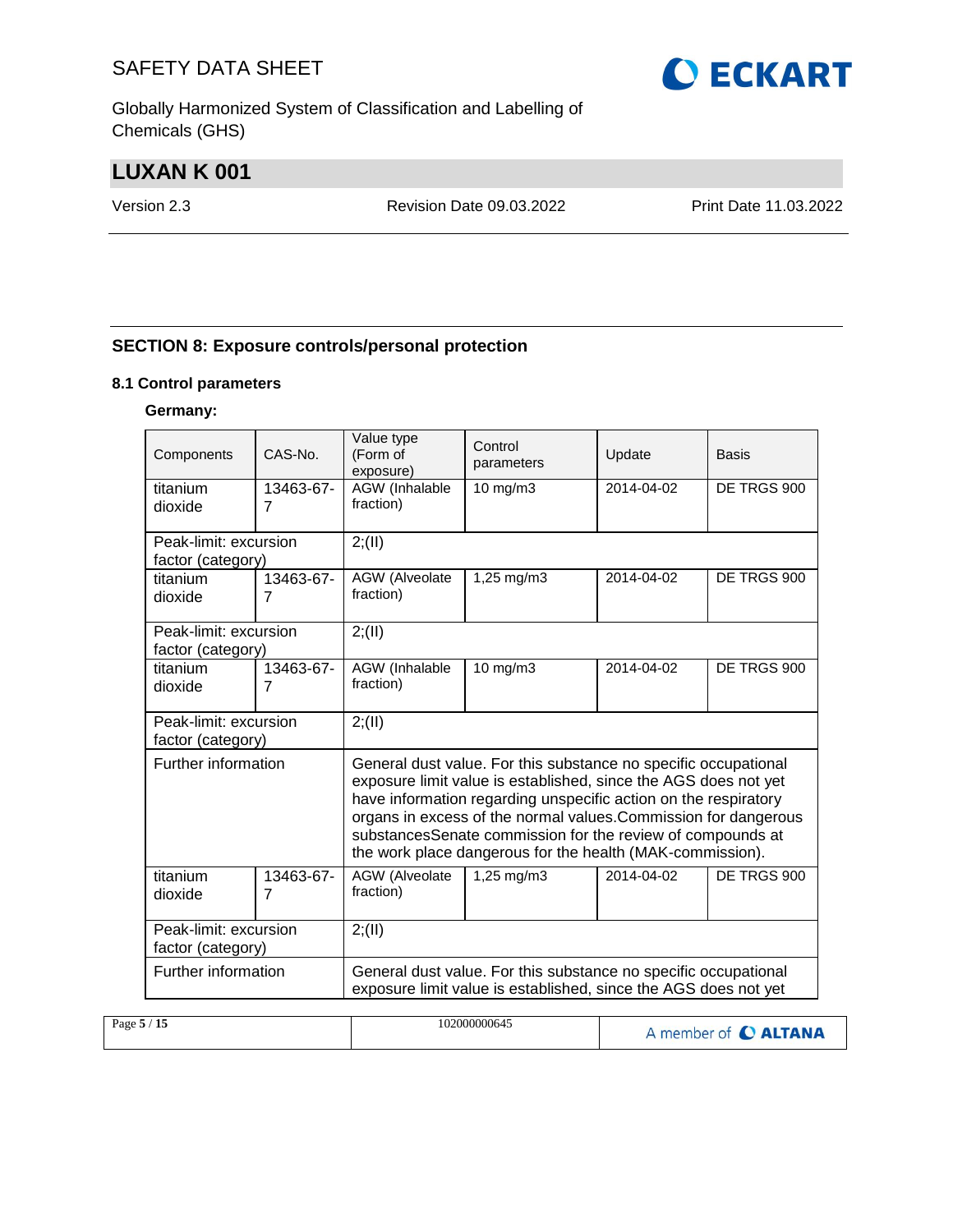Globally Harmonized System of Classification and Labelling of Chemicals (GHS)

## **LUXAN K 001**

**O ECKART** 

Version 2.3 Revision Date 09.03.2022 Print Date 11.03.2022

have information regarding unspecific action on the respiratory organs in excess of the normal values.Commission for dangerous substancesSenate commission for the review of compounds at the work place dangerous for the health (MAK-commission).

### **United States of America (USA):**

| Components          | CAS-No.                     | Value type<br>(Form of<br>exposure) | Control<br>parameters                  | Update     | <b>Basis</b> |
|---------------------|-----------------------------|-------------------------------------|----------------------------------------|------------|--------------|
| titanium<br>dioxide | 13463-67-<br>$\overline{7}$ | TWA (total dust)                    | 50 Million particles<br>per cubic foot | 2012-07-01 |              |
| titanium<br>dioxide | 13463-67-<br>7              | TWA (total dust)                    | 15 mg/m3                               | 2012-07-01 |              |
| titanium<br>dioxide | 13463-67-<br>$\overline{7}$ | TWA (respirable<br>fraction)        | $5$ mg/m $3$                           | 2012-07-01 |              |
| titanium<br>dioxide | 13463-67-<br>7              | TWA (respirable<br>fraction)        | 15 Million particles<br>per cubic foot | 2012-07-01 |              |
| titanium<br>dioxide | 13463-67-<br>7              | PEL (Total dust)                    | 10 mg/m3                               | 2014-11-26 |              |
| titanium<br>dioxide | 13463-67-<br>$\overline{7}$ | PEL (respirable<br>dust fraction)   | $5$ mg/m $3$                           | 2014-11-26 |              |
| titanium<br>dioxide | 13463-67-<br>7              | TWA (total dust)                    | 15 mg/m3                               | 2011-07-01 |              |
| titanium<br>dioxide | 13463-67-<br>7              | <b>TWA (Total</b><br>dust)          | $10$ mg/m $3$                          | 1989-01-19 |              |
| titanium<br>dioxide | 13463-67-<br>$\overline{7}$ | PEL (Total dust)                    | 10 mg/m3                               | 2014-11-26 |              |
| titanium<br>dioxide | 13463-67-<br>7              | PEL (respirable<br>dust fraction)   | $5$ mg/m $3$                           | 2014-11-26 |              |

| Page 6 / 15 | 102000000645 | A member of C ALTANA |
|-------------|--------------|----------------------|
|             |              |                      |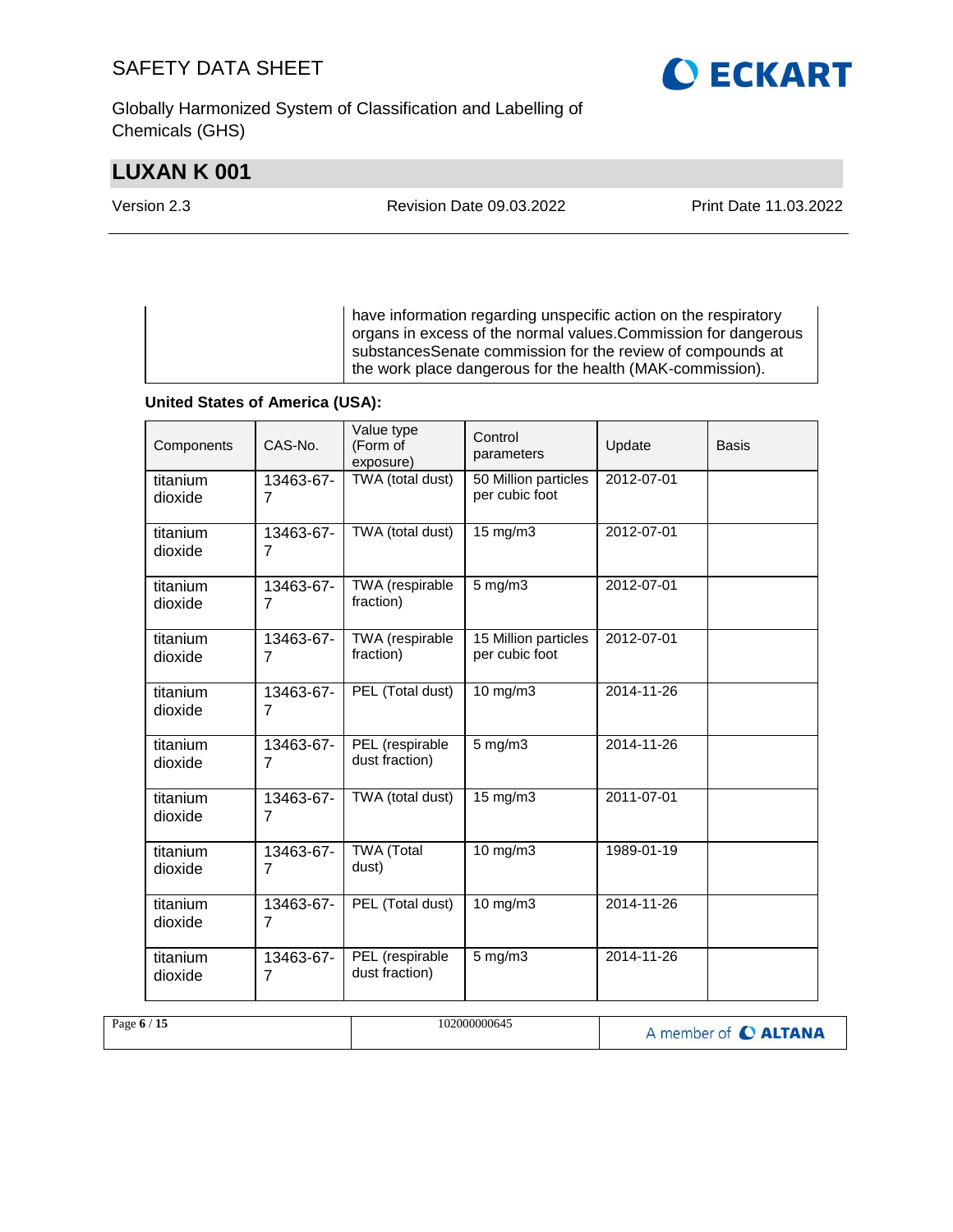

Globally Harmonized System of Classification and Labelling of Chemicals (GHS)

| <b>LUXAN K001</b>                      |                             |                                  |                                                       |            |                       |  |
|----------------------------------------|-----------------------------|----------------------------------|-------------------------------------------------------|------------|-----------------------|--|
| Version 2.3                            |                             |                                  | <b>Revision Date 09.03.2022</b>                       |            | Print Date 11.03.2022 |  |
|                                        |                             |                                  |                                                       |            |                       |  |
| titanium<br>dioxide                    | 13463-67-<br>$\overline{7}$ | <b>TWA</b>                       | 10 mg/m3                                              | 2014-03-01 |                       |  |
| 8.2 Exposure controls                  |                             |                                  |                                                       |            |                       |  |
| Personal protective equipment          |                             |                                  |                                                       |            |                       |  |
| Eye protection                         |                             | Safety glasses<br>÷.             |                                                       |            |                       |  |
| Skin and body protection               |                             | Protective suit<br>$\mathcal{L}$ |                                                       |            |                       |  |
| Respiratory protection                 |                             | ÷<br>required.                   | No personal respiratory protective equipment normally |            |                       |  |
| <b>Environmental exposure controls</b> |                             |                                  |                                                       |            |                       |  |
| General advice                         |                             | $\mathbb{R}^n$                   | No special environmental precautions required.        |            |                       |  |

## **SECTION 9: Physical and chemical properties**

## **9.1 Information on basic physical and chemical properties**

| Page 7 / 15                 | 102000000645             | A member of C ALTANA                          |
|-----------------------------|--------------------------|-----------------------------------------------|
| <b>Bulk density</b>         | $0,2 - 0,46$ g/cm3<br>÷. |                                               |
| Flash point                 | $:$ No data available    |                                               |
| Boiling point/boiling range | $:$ No data available    |                                               |
| Freezing point              | : No data available      |                                               |
| рH                          |                          | : substance/mixture is non-soluble (in water) |
| Odour                       | : characteristic         |                                               |
| Colour                      | : silver                 |                                               |
| Appearance                  | powder                   |                                               |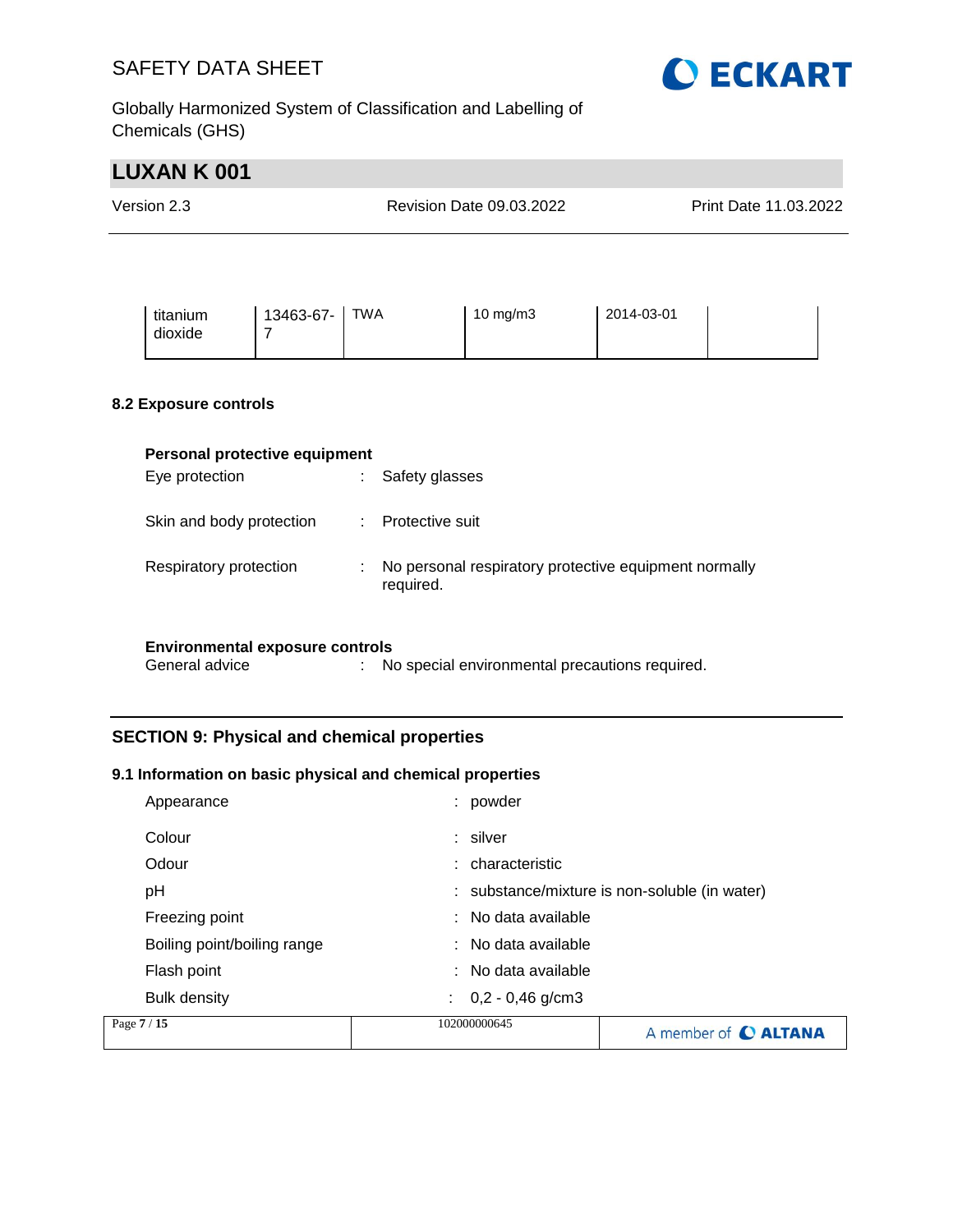Globally Harmonized System of Classification and Labelling of Chemicals (GHS)

## **LUXAN K 001**

| Version 2.3 | Revision Date 09.03.2022 | <b>Print Date 11.03.2022</b> |
|-------------|--------------------------|------------------------------|
|             |                          |                              |

| Flammability (solid, gas)              | t | Will not burn        |
|----------------------------------------|---|----------------------|
| Auto-flammability                      |   | No data available    |
| Upper explosion limit                  |   | No data available    |
| Lower explosion limit                  |   | No data available    |
| Vapour pressure                        |   | No data available    |
| Density                                |   | : $2,4 - 2,51$ g/cm3 |
| Solubility(ies)                        |   |                      |
| Water solubility                       | ÷ | insoluble            |
| Miscibility with water                 |   | immiscible           |
| Solubility in other solvents           |   | No data available    |
| Partition coefficient: n-octanol/water |   | No data available    |
| Ignition temperature                   |   | No data available    |
| Thermal decomposition                  |   | No data available    |
| Viscosity, dynamic                     |   | No data available    |
| Viscosity, kinematic                   |   | No data available    |
| Flow time                              | t | No data available    |
|                                        |   |                      |

**9.2 Other information**

No data available

## **SECTION 10: Stability and reactivity**

### **10.1 Reactivity**

No decomposition if stored and applied as directed.

### **10.2 Chemical stability**

| Page 8 / 15 | 102000000645 | A member of C ALTANA |
|-------------|--------------|----------------------|
|             |              |                      |

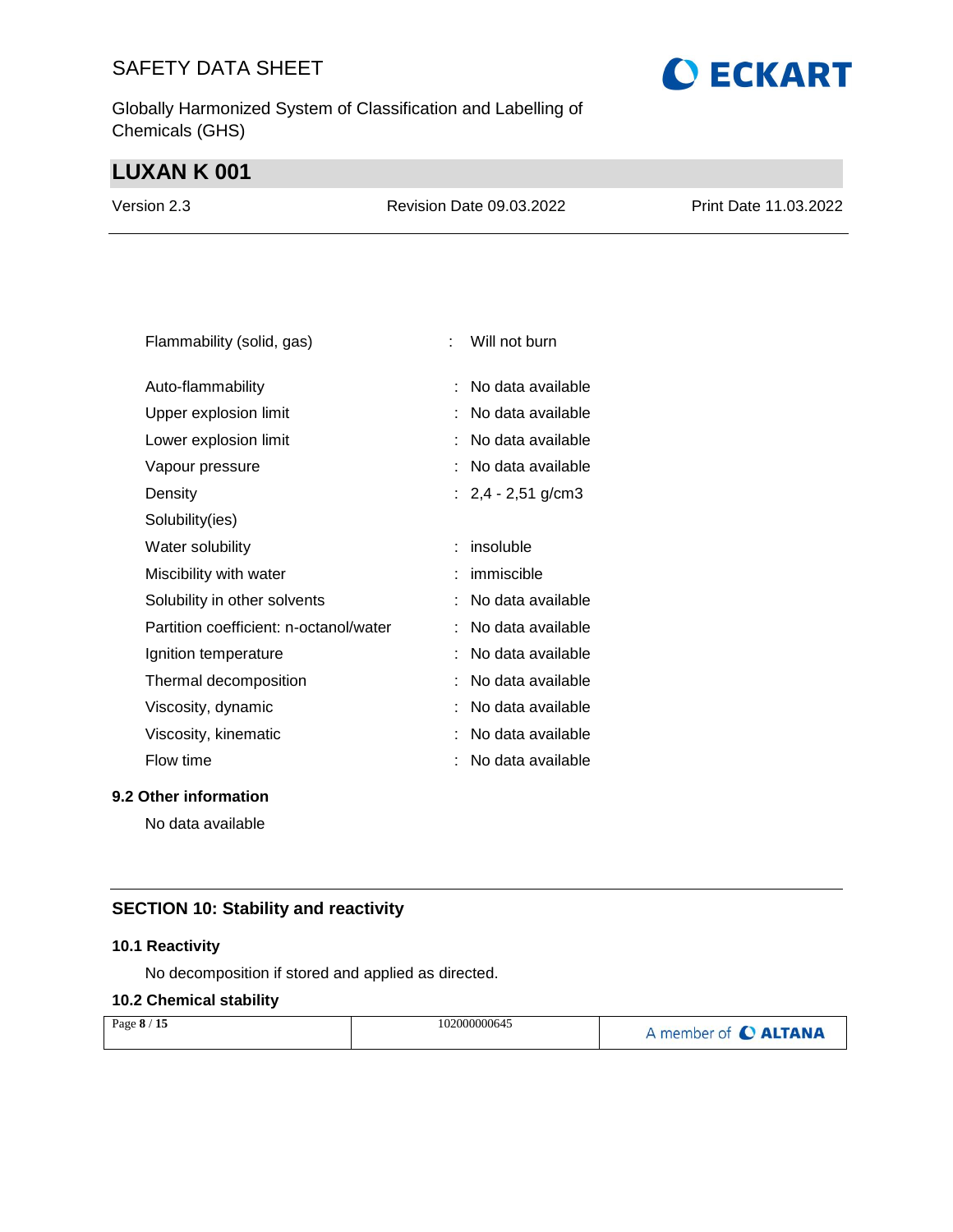Globally Harmonized System of Classification and Labelling of Chemicals (GHS)



## **LUXAN K 001**

| Version 2.3 | Revision Date 09.03.2022                            | Print Date 11.03.2022 |
|-------------|-----------------------------------------------------|-----------------------|
|             |                                                     |                       |
|             |                                                     |                       |
|             | No decomposition if stored and applied as directed. |                       |

## **10.3 Possibility of hazardous reactions**

| Hazardous reactions                   | : Stable under recommended storage conditions., No hazards<br>to be specially mentioned. |  |
|---------------------------------------|------------------------------------------------------------------------------------------|--|
| 10.4 Conditions to avoid              |                                                                                          |  |
| Conditions to avoid                   | $\therefore$ No data available                                                           |  |
| 10.5 Incompatible materials           |                                                                                          |  |
| Materials to avoid                    | : No data available                                                                      |  |
| 10.6 Hazardous decomposition products |                                                                                          |  |
| Hazardous decomposition<br>products   | : No data available                                                                      |  |
| Other information                     | $:$ No data available                                                                    |  |

## **SECTION 11: Toxicological information**

## **11.1 Information on toxicological effects**

## **Acute toxicity**

| <b>Components:</b> |  |
|--------------------|--|
| titanium diovida   |  |

| titanium dioxide :<br>Acute oral toxicity | : LD50 Rat: $> 5000$ mg/kg |
|-------------------------------------------|----------------------------|
| Acute inhalation toxicity                 | : LC50 Rat: 6,8 mg/l       |
|                                           | Exposure time: 4 h         |
|                                           |                            |

| Page $9/15$ | 102000000645 | A member of C ALTANA |
|-------------|--------------|----------------------|
|-------------|--------------|----------------------|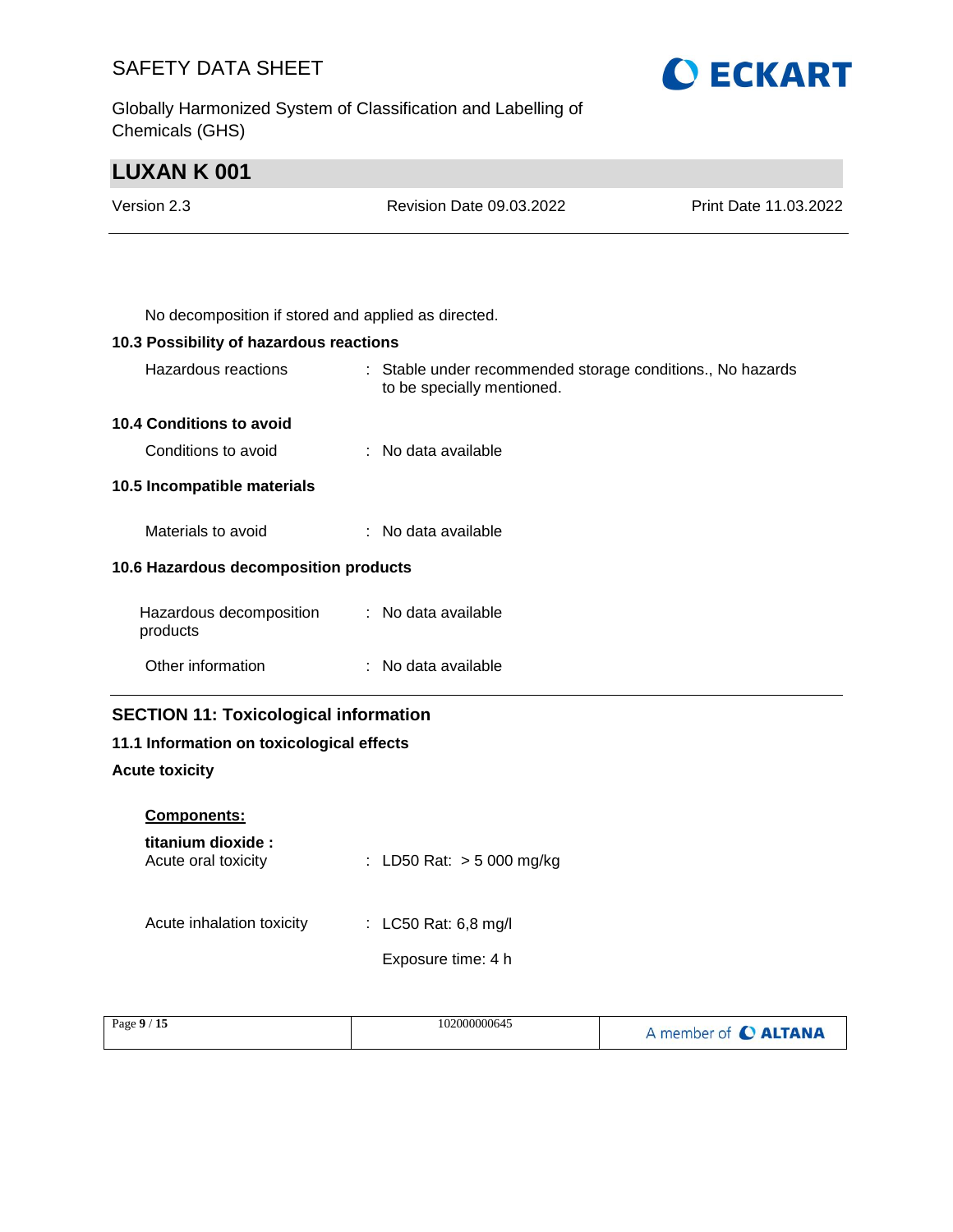Globally Harmonized System of Classification and Labelling of Chemicals (GHS)



| <b>LUXAN K 001</b>                        |                              |                       |
|-------------------------------------------|------------------------------|-----------------------|
| Version 2.3                               | Revision Date 09.03.2022     | Print Date 11.03.2022 |
|                                           |                              |                       |
|                                           |                              |                       |
|                                           | Test atmosphere: dust/mist   |                       |
| Acute dermal toxicity                     | : LD50 Rabbit: > 5 000 mg/kg |                       |
| <b>Skin corrosion/irritation</b>          |                              |                       |
| No data available                         |                              |                       |
| Serious eye damage/eye irritation         |                              |                       |
| No data available                         |                              |                       |
| Respiratory or skin sensitisation         |                              |                       |
| No data available                         |                              |                       |
| Carcinogenicity                           |                              |                       |
| No data available                         |                              |                       |
| <b>Toxicity to reproduction/fertility</b> |                              |                       |
| No data available                         |                              |                       |
| Reprod.Tox./Development/Teratogenicity    |                              |                       |
| No data available                         |                              |                       |
| <b>STOT - single exposure</b>             |                              |                       |
| No data available                         |                              |                       |
| <b>STOT - repeated exposure</b>           |                              |                       |
| No data available                         |                              |                       |
| Page 10 / 15                              | 102000000645                 | A member of C ALTANA  |
|                                           |                              |                       |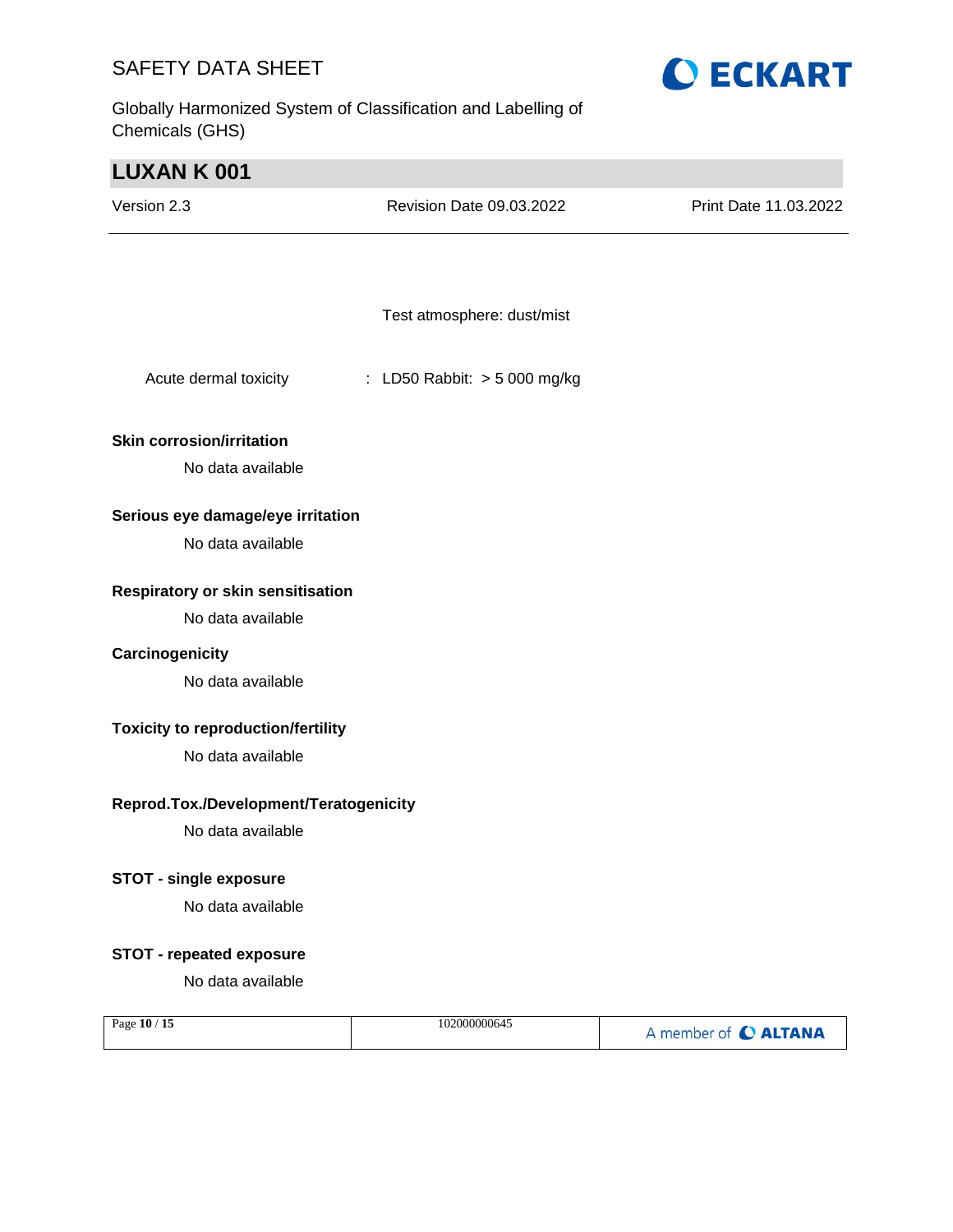Globally Harmonized System of Classification and Labelling of Chemicals (GHS)

## **LUXAN K 001**

| Version 2.3 | Revision Date 09.03.2022 | Print Date 11.03.2022 |
|-------------|--------------------------|-----------------------|
|             |                          |                       |

## **Aspiration toxicity**

No data available

#### **Further information**

### **Product**

No data available

## **SECTION 12: Ecological information**

### **12.1 Toxicity**

No data available

### **12.2 Persistence and degradability**

No data available

### **12.3 Bioaccumulative potential**

No data available

#### **12.4 Mobility in soil**

No data available

## **12.5 Results of PBT and vPvB assessment**

No data available

#### **12.6 Other adverse effects**

| $^\prime$ 15<br>Page 11 $/$ | 102000000645 | member of C ALTANA |
|-----------------------------|--------------|--------------------|
|-----------------------------|--------------|--------------------|

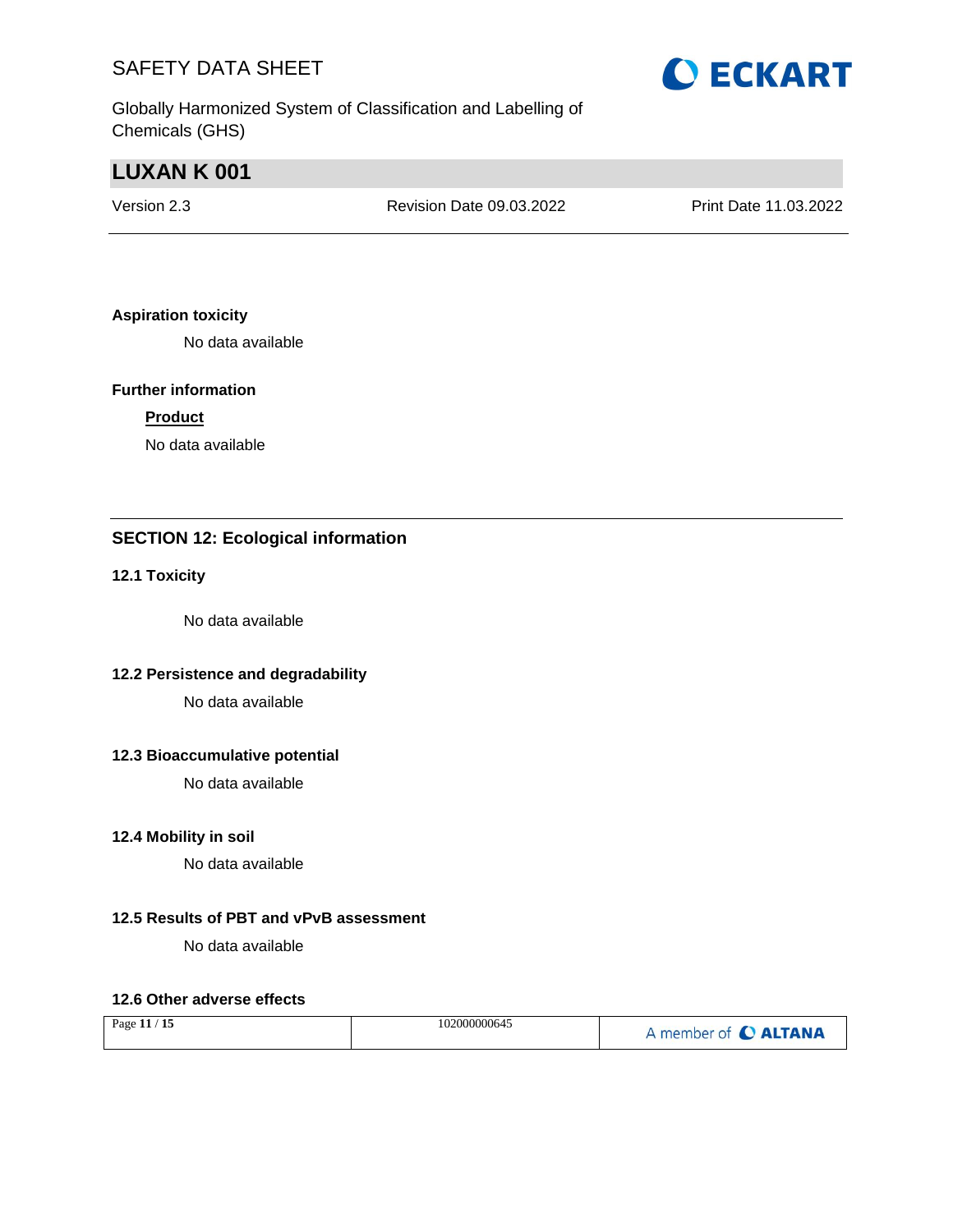Globally Harmonized System of Classification and Labelling of Chemicals (GHS)



| <b>LUXAN K 001</b> |                          |                       |
|--------------------|--------------------------|-----------------------|
| Version 2.3        | Revision Date 09.03.2022 | Print Date 11.03.2022 |
|                    |                          |                       |

### **Product:**

Additional ecological information

: No data available

## **SECTION 13: Disposal considerations**

### **13.1 Waste treatment methods**

| Contaminated packaging | : Empty containers should be taken to an approved waste |
|------------------------|---------------------------------------------------------|
|                        | handling site for recycling or disposal.                |

### **SECTION 14: Transport information**

### **14.1 UN number**

### **ADR**

Not dangerous goods

### **TDG**

Not dangerous goods

## **CFR**

Not dangerous goods

## **IMDG**

Not dangerous goods

## **IATA**

Not dangerous goods

## **14.2 Proper shipping name**

**ADR**

|  | Page 12 / 15 | 102000000645 | A member of C ALTANA |
|--|--------------|--------------|----------------------|
|--|--------------|--------------|----------------------|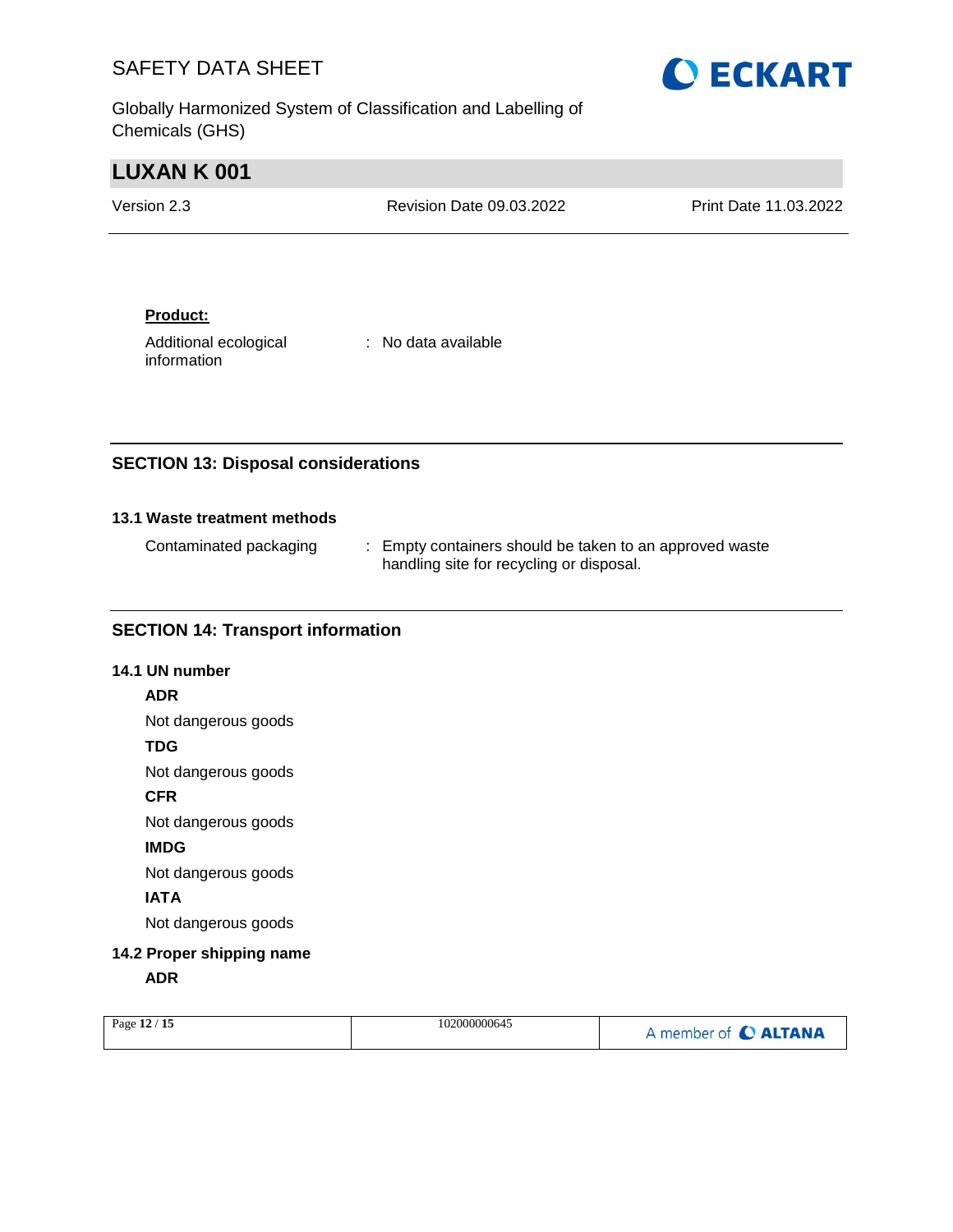

Globally Harmonized System of Classification and Labelling of Chemicals (GHS)

# **LUXAN K 001**

| Version 2.3 |  |
|-------------|--|
|             |  |

Revision Date 09.03.2022 Print Date 11.03.2022

| Not dangerous goods         |
|-----------------------------|
| <b>TDG</b>                  |
| Not dangerous goods         |
| <b>CFR</b>                  |
| Not dangerous goods         |
| <b>IMDG</b>                 |
| Not dangerous goods         |
| <b>IATA</b>                 |
| Not dangerous goods         |
| 14.3 Transport hazard class |
| <b>ADR</b>                  |
| Not dangerous goods         |
| <b>TDG</b>                  |
| Not dangerous goods         |
| <b>CFR</b>                  |
| Not dangerous goods         |
| <b>IMDG</b>                 |
| Not dangerous goods         |
| <b>IATA</b>                 |
| Not dangerous goods         |
| 14.4 Packing group          |
| <b>ADR</b>                  |
| Not dangerous goods         |
| <b>TDG</b>                  |
| Not dangerous goods         |
| <b>CFR</b>                  |
| Not dangerous goods         |
|                             |

| Page 13 / 15 | 102000000645 | A member of C ALTANA |
|--------------|--------------|----------------------|
|              |              |                      |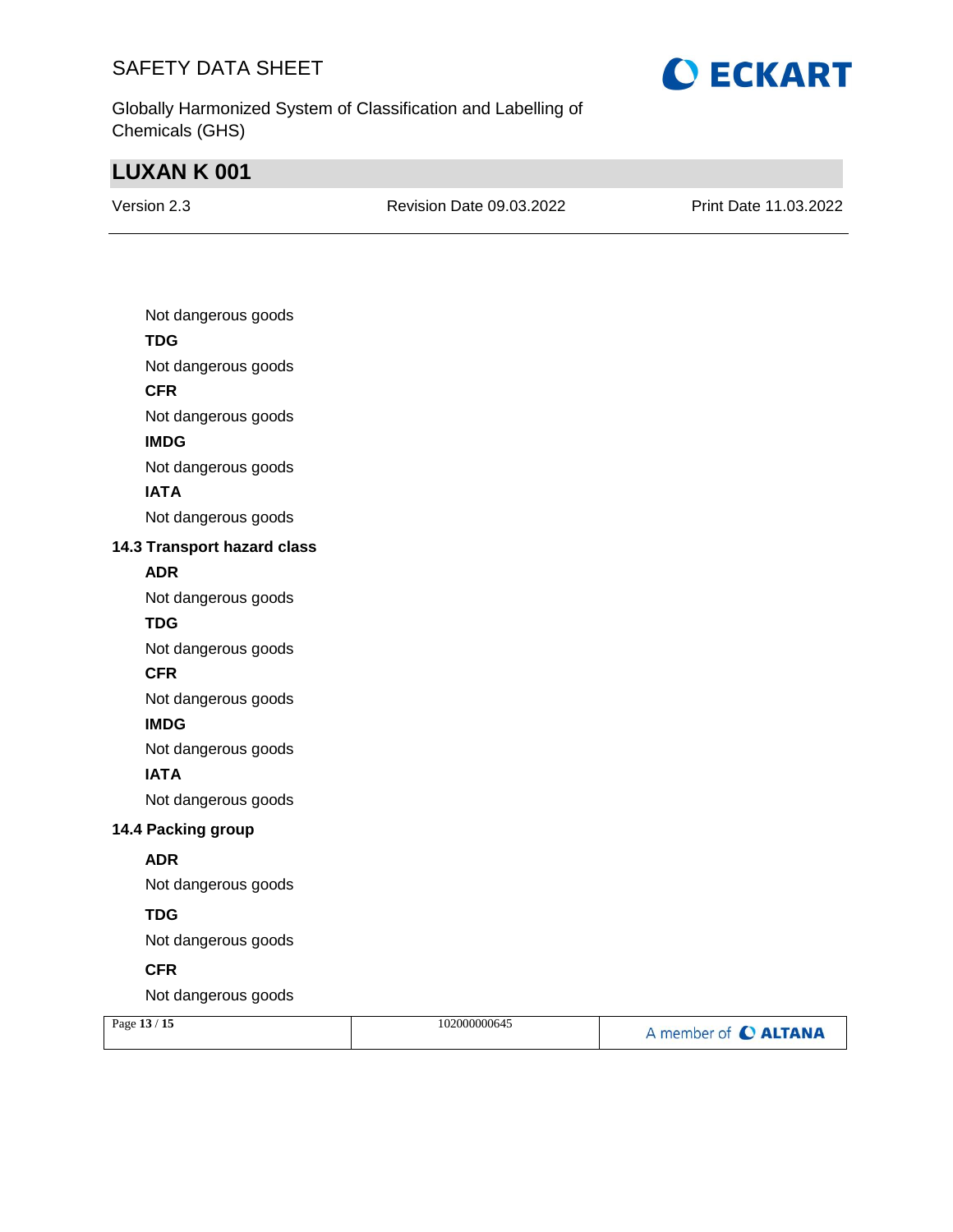

Globally Harmonized System of Classification and Labelling of Chemicals (GHS)

## **LUXAN K 001**

Version 2.3 Revision Date 09.03.2022 Print Date 11.03.2022

## **IMDG**

Not dangerous goods

### **IATA**

Not dangerous goods

### **14.5 Environmental hazards**

### **14.6 Special precautions for user**

Not classified as dangerous in the meaning of transport regulations.

### **14.7 Transport in bulk according to Annex II of MARPOL 73/78 and the IBC Code**

No data available

## **SECTION 15: Regulatory information**

#### **15.1 Safety, health and environmental regulations/legislation specific for the substance or mixture**

| REACH - Candidate List of Substances of Very High<br>Concern for Authorisation (Article 59).                                                         | : Not applicable |
|------------------------------------------------------------------------------------------------------------------------------------------------------|------------------|
| Regulation (EC) No 1005/2009 on substances that<br>deplete the ozone layer                                                                           | : Not applicable |
| Regulation (EU) 2019/1021 on persistent organic<br>pollutants (recast)                                                                               | : Not applicable |
| REACH - Restrictions on the manufacture, placing on<br>the market and use of certain dangerous substances,<br>preparations and articles (Annex XVII) | : Not applicable |

| Page 14 / 15 | 102000000645 | <b>CALTANA</b><br>member of <b>C</b> |
|--------------|--------------|--------------------------------------|
|--------------|--------------|--------------------------------------|